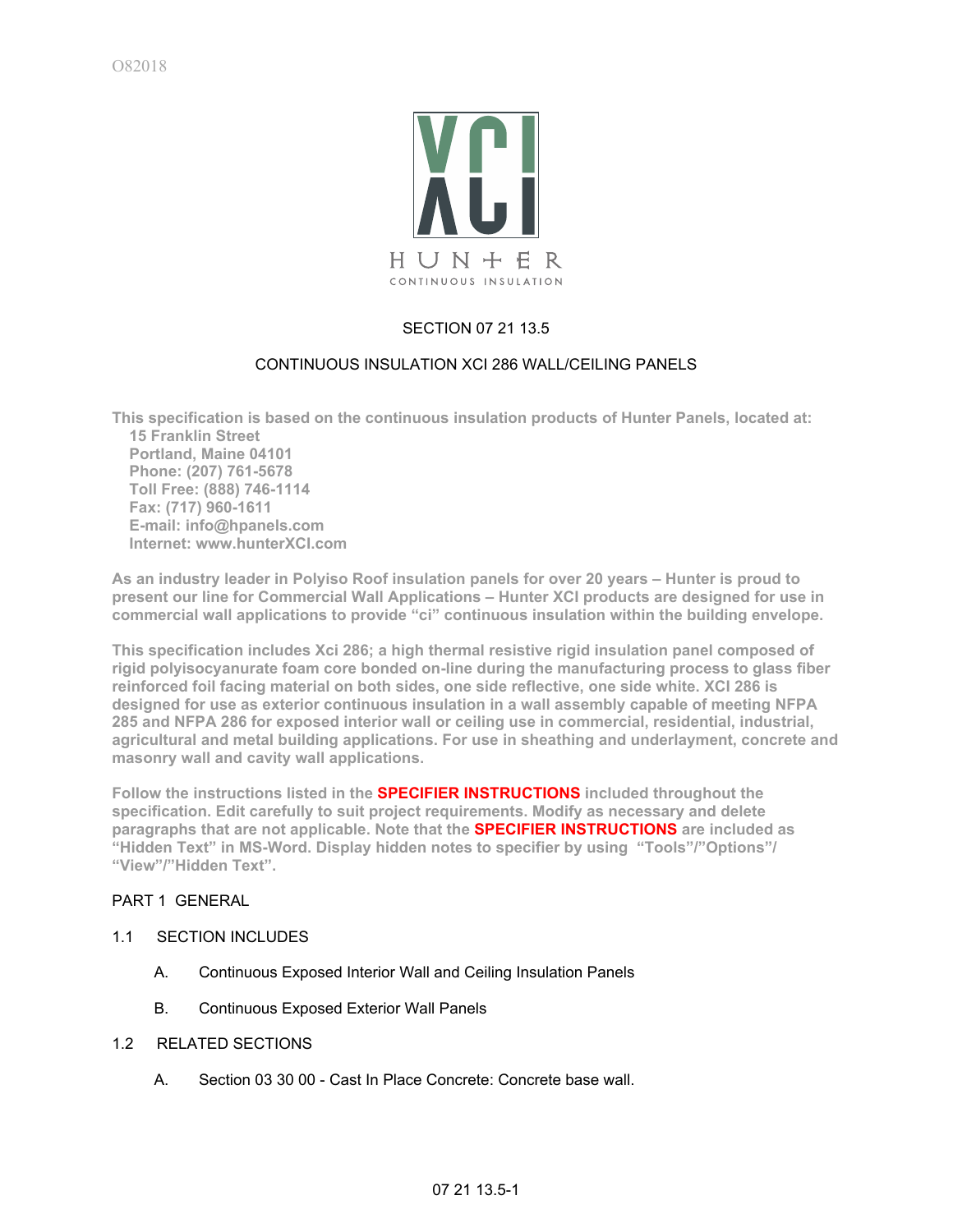- B. Section 03 40 00 Pre-Cast Concrete: Pre-cast concrete base wall.
- C. Section 04 21 00 Clay Masonry: Brick facing.
- D. Section 04 22 00 Concrete Unit Masonry: Masonry base wall.
- E. Section 04 40 00 Stone Facing.
- F. Section 05 40 00 Cold Formed Metal Framing.
- G. Section 07 26 00 Vapor Retarders: Vapor retarder materials over insulation to adjacent insulation.
- H. Section 07 27 00 Air Barriers: Air seal materials over insulation to adjacent insulation.
- I. Section 09 20 00 Plaster and Gypsum Board.
- J. Section 09 22 16 Non-Structural Metal Framing.
- K. Section 09 24 23 Stucco.

### 1.3 REFERENCES

- A. ASTM C 209 Methods of Testing Insulating Board, Structural and Decorative.
- B. ASTM C 518 Steady State Thermal Transmission by Means of the Heat Flow Meter Apparatus (R Value)
- C. ASTM C 1289 Specifications for Faced Rigid Cellular Polyisocyanurate Thermal Insulating Board.
- D. ASTM D 1037 Standard Test Methods for Evaluating Properties of Wood-Base Fiber and Particle Panel Materials.
- E. ASTM D 1621 Test Methods for Compressive Properties of Rigid Cellular Plastics.
- F. ASTM D 2126 Test Method for Response of Rigid Cellular Plastics to Thermal and Humid Aging.
- G. ASTM D 3273 Standard Test Method for Resistance to Growth of Mold on the Surface of Interior Coatings in an Environmental Chamber.
- H. ASTM E 84 Standard Test Method for Surface Burning Characteristics of Building **Materials**
- I. ASTM E 96 Test Method for Water Vapor Transmission of Materials.
- J. ASTM E 283 Standard Test Method for Determining Rate of Air Leakage through Exterior Window, Curtain Walls and Doors under specific Pressure differences across the specimen
- K. ASTM E 330 Standard Test Method for Structural Performance of Exterior Windows, Doors, Skylights and Curtain Walls by Uniform Static Air Pressure Difference.
- L. ASTM E 331 Standard Test Method for Water Penetration of Exterior Windows, Doors, Skylights and Curtain Walls by Uniform Static Air Pressure Difference

# 07 21 13.5-2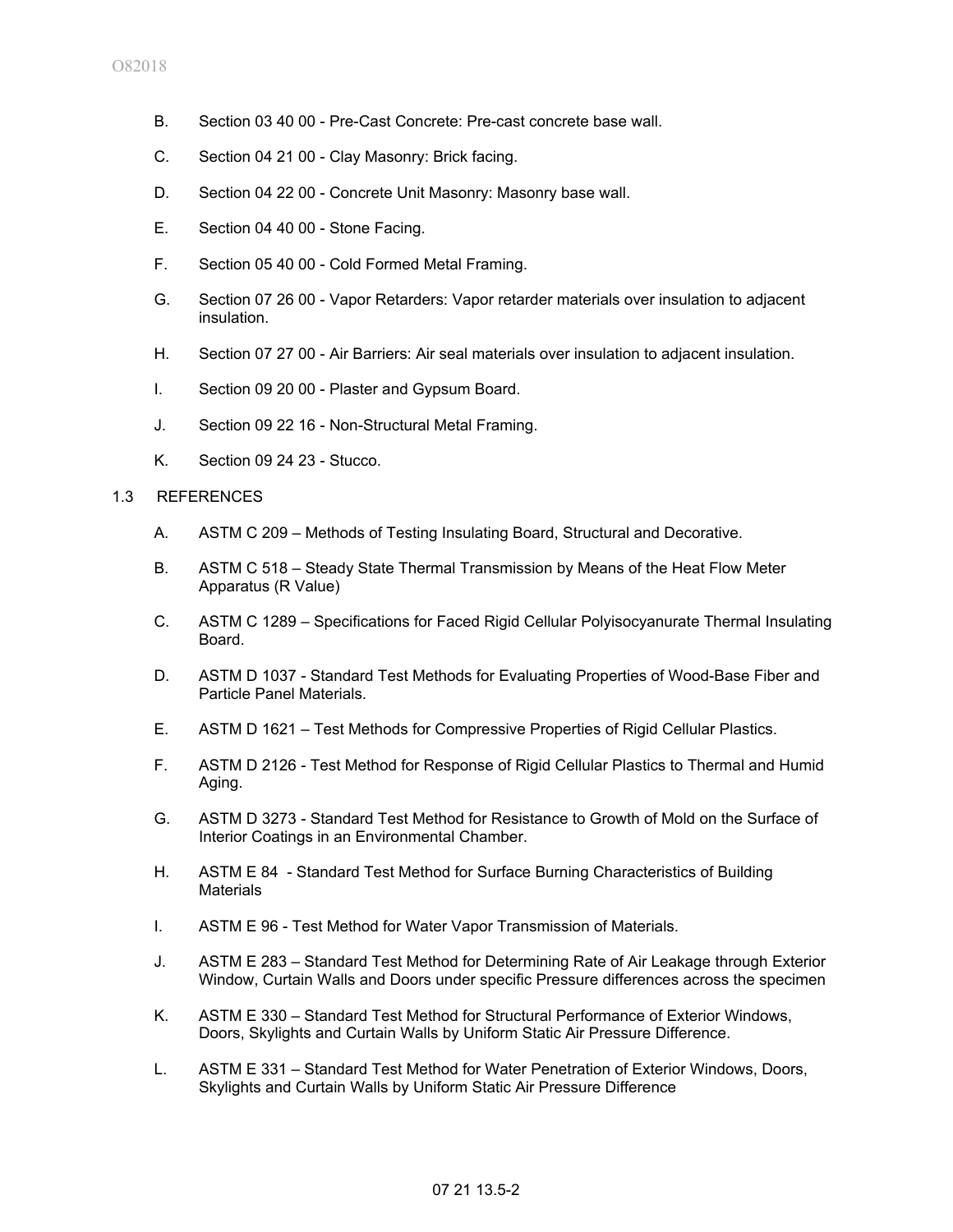- M. ASTM E 2178 Standard Test Method for Air Permeance of Building Materials
- N. ASTM E 2357 Standard Test Method for Determining Air Leakage of Air Barrier Assemblies
- O. ASHRAE 90.1-2010 Energy Standard for Buildings Except Low-Rise Residential Buildings.
- P. IBC Chapter 26 Foam Plastic Insulation.
- Q. NFPA 285 Standard Fire Test Method For Evaluation Of Fire Propagation Characteristics Of Exterior Non-Load-Bearing Wall Assemblies Containing Combustible Components.
- R. NFPA 286 Standard Methods Of Fire Tests For Evaluating Contribution Of Wall And Ceiling Interior Finish To Room Fire Growth
- S. UL 1715 Standard for Fire Test of Interior Finish Material.
- T. UL Underwriters Laboratory Classified

#### 1.4 SYSTEM DESCRIPTION

- A. Insulation: Hunter Xci 286 has passed the following:
	- 1. Meets the continuous insulation standards of ASHRAE 90.1-2010 and IECC 2012 for commercial exterior wall applications and IBC Building Code Chapter 26.
	- 2. NFPA 286 for exposed interior walls or ceilings applications.
	- 3. NFPA 286 Corner Burn Test for walls or ceilings only, with or without joint treatment, allowing product to be left exposed on interior application without a thermal barrier up to 3.5 inches thick.
	- 4. UL 1715 with up to 8 inches for ceilings only.
- B. NFPA 285 Exterior Wall Assembly Concrete Masonry:
	- 1. Base Wall System: Concrete Masonry Wall.
	- 2. Approved Exterior Finish:
		- a. Masonry: Brick veneer anchors, standard types, installed maximum 24 inches (610 mm) o.c. vertically. Maximum 2 inch (51 mm) air gap between exterior insulation and brick. Standard nominal 4 inches (102 mm) thick or greater, clay brick.
		- b. Stucco: Minimum 3/4 inch (19 mm) thick, Exterior Cement Plaster and Lath.
		- c. Limestone or Natural Stone: Minimum 2 inch (51 mm) thick, Limestone or Natural Stone Veneer or minimum 1-1/2 inches (38 mm) thick Cast Artificial Stone Veneer. Any standard installation technique can be used.
		- d. Terra Cotta Cladding: Use any Terra Cotta Cladding System in which Terra Cotta is minimum 9/16 inch (14 mm). Any standard installation technique can be used.
		- e. Metal Composite Material: Use any Metal Composite Material system that has been successfully tested by the panel manufacturer via the NFPA 285 test method. Any standard installation technique can be used.
		- f. Exterior Metal: Metal Exterior wall coverings such as Steel, Aluminum, Copper, etc. Any standard installation technique can be used.
		- g. Fiber Cement Board siding. Any standard installation technique can be used.
		- h. Stone Aluminum: Stone Aluminum Honeycomb Composite Panels that have been successfully tested by the panel manufacturer via the NFPA 285 test method. Any standard installation technique can be used.
		- i. FunderMax M. Look Grey Core- minimum  $\frac{1}{4}$ " thick using any standard installation technique.
	- 3. Panel Thickness: 3.5 inches (89 mm) maximum.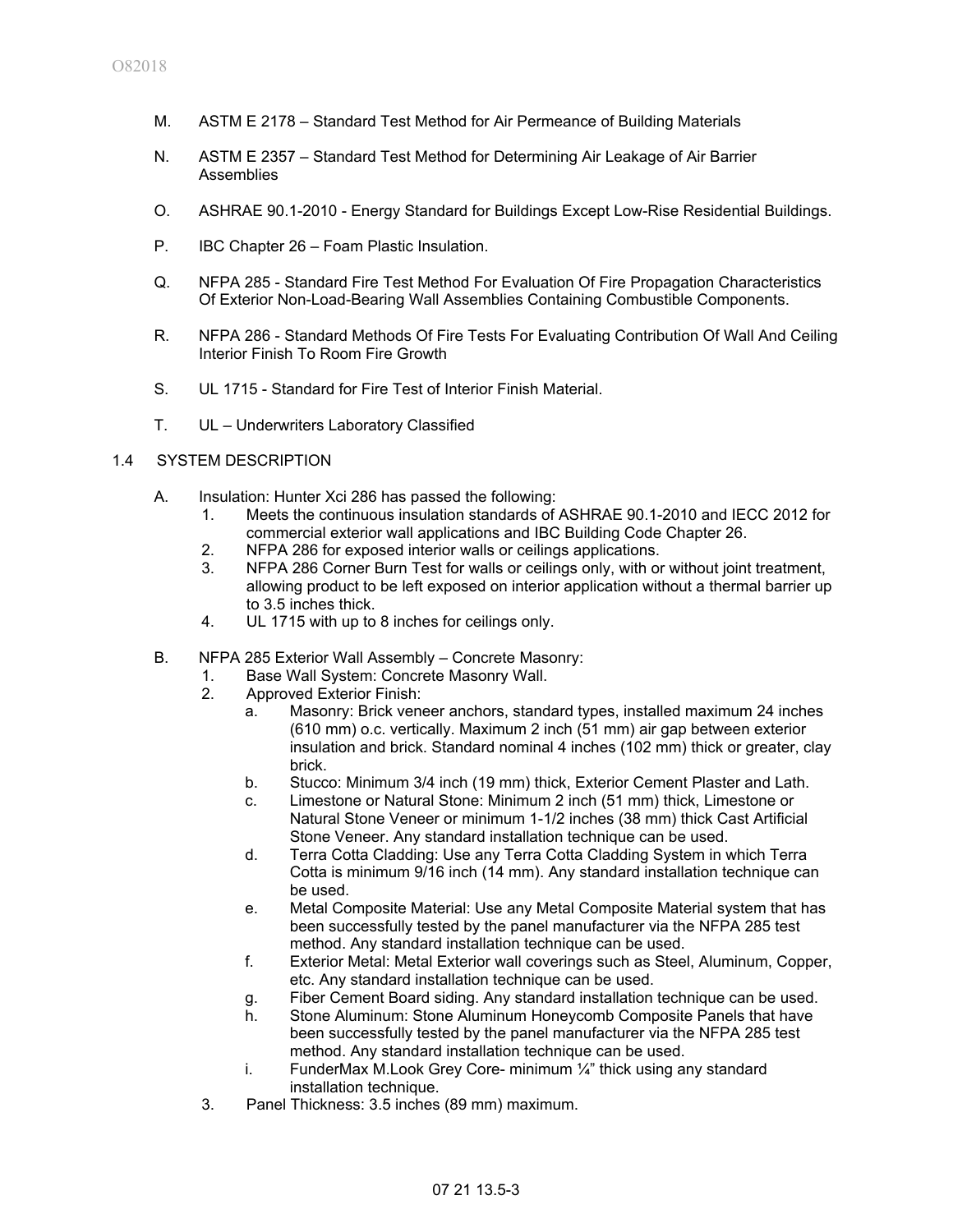- 4. Stud Cavity: Not Applicable.
- 5. Exterior Sheathing: Not Applicable.
- 6. Floorline Firestopping: 4 lb/cu ft mineral fiber based safing Insulation at each floor line, attached with Z Clips or equivalent.
- 7. Weather Resistive Membrane Applied to base wall: Acceptable products are:
	- a. Carlisle:
		- 1) Fire Resist Barritech VP or VP LT
		- 2) Fire Resist Barritech NP
		- 3) Fire Resist 705 FR-A
		- 4) Fire Resist 705 VP
	- b. DuPont:
		- 1) Tyvec ComercialWrap or Commercial Wrap D
	- c. GE:
		- 1) Momentive SEC 2500 SilShield
	- d. Henry:
		- 1) Air Bloc 17
		- 2) Air Bloc 21S
		- 3) Air Bloc 31
		- 4) Air Bloc 33
	- e. PolyGuard:
		- 1) Air Lok Flex VP
		- 2) Flexguard
		- 3) Air Lok Flex (Please contact Hunter XCI for cladding options)
	- f. Prosoco:
		- 1) R Guard Spray Wrap
		- 2) R Guard MVP
		- 3) R Guard CAT-5
		- 4) R Guard VB
	- g. StoCorp:
		- 1) EmeraldCoat
		- 2) GoldCoat
		- 3) StoGuard Vapor Shield
	- h. VaproShield:
		- 1) Wrap Shield SA
			- 2) Reveal Shield SA
	- i. WR Grace:
		- 1) Perm-a-barrier VPS
		- 2) Perm-a-barrier NPL
		- 3) Perm-a-barrier VPL
		- 4) Perm-a-barrier NP 20
		- 5) Perm-a-barrier Aluminum Wall Membrane
	- j. 3M:
		- 1) 3015 (with Hold Fast adhesive at a 6 mil thickness)
	- k. Pecora
		- 1) XL Perm Ultra VP
	- l. None
- 8. Weather Resistive Membrane Applied to Exterior Insulation: Acceptable products are:
	- a. Carlisle:
		- 1) Fire Resist Barritech VP or VP LT
		- 2) Fire Resist Barritech NP
		- 3) Fire Resist 705 FR-A
		- 4) Fire Resist 705 VP
	- b. DuPont:
		- 1) Tyvec ComercialWrap or Commercial Wrap D
	- c. GE:
		- 1) Momentive SEC 2500 SilShield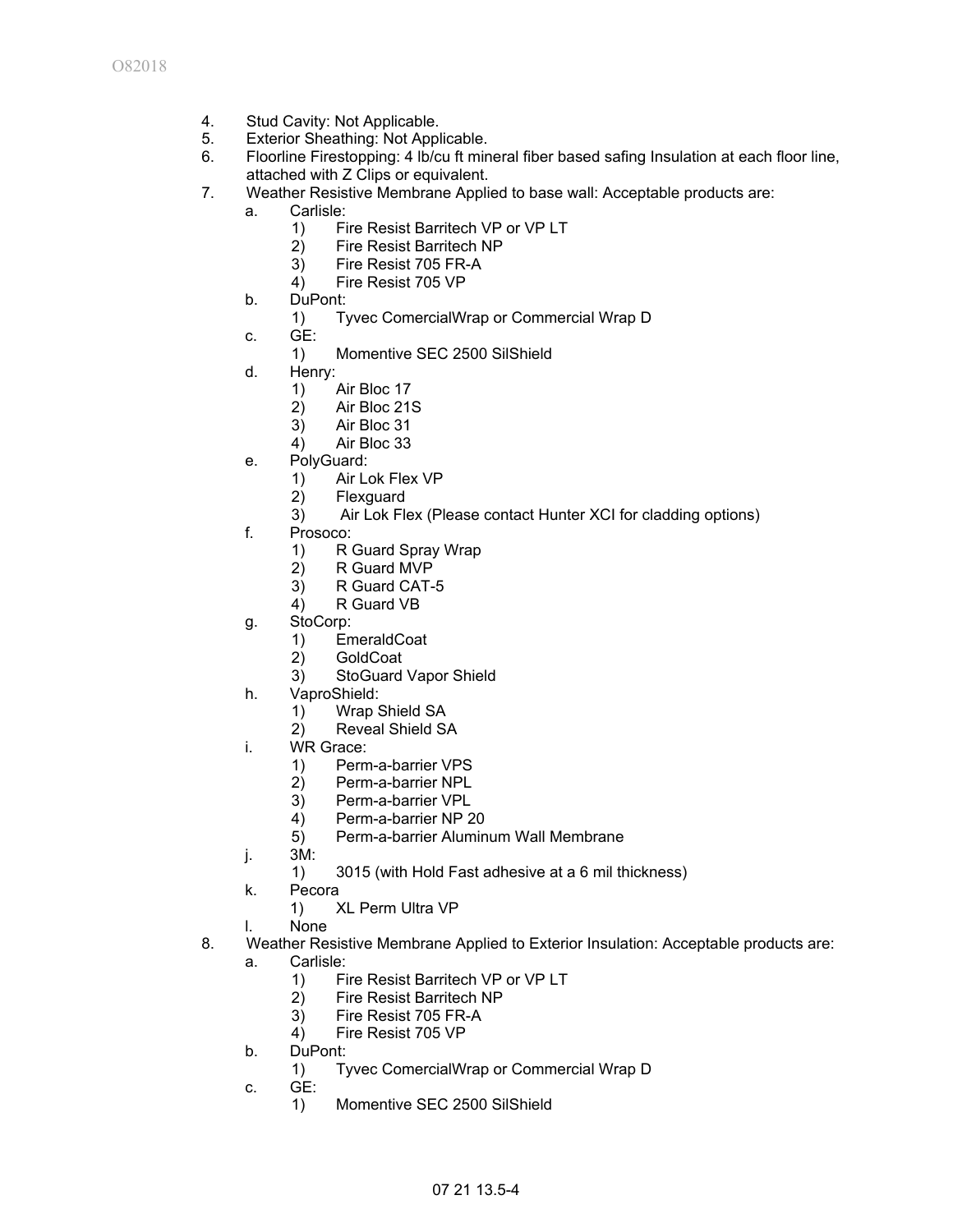- d. Henry:
	- 1) Air Bloc 17
	- 2) Air Bloc 21S:
	- 3) Air Bloc 31
	- 4) Air Bloc 33
- e. PolyGuard
	- 1) Air Lok Flex VP
	- 2) Flexguard
	- 3) Air Lok Flex (Please contact Hunter XCI for cladding options)
- f. VaproShield:
	- 1) Wrap Shield SA
	- 2) Reveal Shield SA
- g. WR Grace:
	- 1) Perm-a-barrier NPL
	- 2) Perm-a-barrier VPL
	- 3) Perm-a-barrier NP 20
	- 4) Perm-a-barrier Aluminum Wall Membrane
- h. Pecora
	- 1) XL Perm Ultra VP
- i. None.
- C. NFPA 285 Exterior Wall Assembly Cast-in-Place or Precast Concrete:
	- 1. Base Wall System: Concrete Masonry Wall.
	- 2. Approved Exterior Finish:
		- a. Masonry: Brick veneer anchors, standard types, installed maximum 24 inches (610 mm) o.c. vertically. Maximum 2 inch (51 mm) air gap between exterior insulation and brick. Standard nominal 4 inches (102 mm) thick or greater, clay brick.
		- b. Stucco: Minimum 3/4 inch (19 mm) thick, Exterior Cement Plaster and Lath.
		- c. Limestone or Natural Stone: Minimum 2 inches (51 mm) thick, Limestone or Natural Stone Veneer or minimum 1-1/2 inches (38 mm) thick Cast Artificial Stone Veneer. Any standard installation technique can be used.
		- d. Terra Cotta Cladding: Use any Terra Cotta Cladding System in which Terra Cotta is minimum 9/16 inches (14 mm). Any standard installation technique can be used.
		- e. Metal Composite Material: Use any Metal Composite Material system that has been successfully tested by the panel manufacturer via the NFPA 285 test method. Any standard installation technique can be used.
		- f. Fiber Cement Board siding. Any standard installation technique can be used.
		- g. Exterior Metal: Metal Exterior wall coverings such as Steel, Aluminum, Copper, etc. Any standard installation technique can be used.
		- h. Stone Aluminum: Stone Aluminum Honeycomb Composite Panels that have been successfully tested by the panel manufacturer via the NFPA 285 test method. Any standard installation technique can be used.
		- i. FunderMax M.Look Grey Core- minimum ¼" thick using any standard installation technique.
	- 3. Panel Thickness: 3.5 inches (89 mm) maximum.
	- 4. Stud Cavity: Not Applicable.
	- 5. Exterior Sheathing: Not Applicable.
	- 6. Floorline Firestopping: 4 lb/cu ft mineral fiber based safing insulation at each floor line, attached with Z Clips or equivalent.
	- 7. Weather Resistive Membrane Applied to base wall: Acceptable products are:
		- a. Carlisle:
			- 1) Fire Resist Barritech VP or VP LT
			- 2) Fire Resist Barritech NP
			- 3) Fire Resist 705 FR-A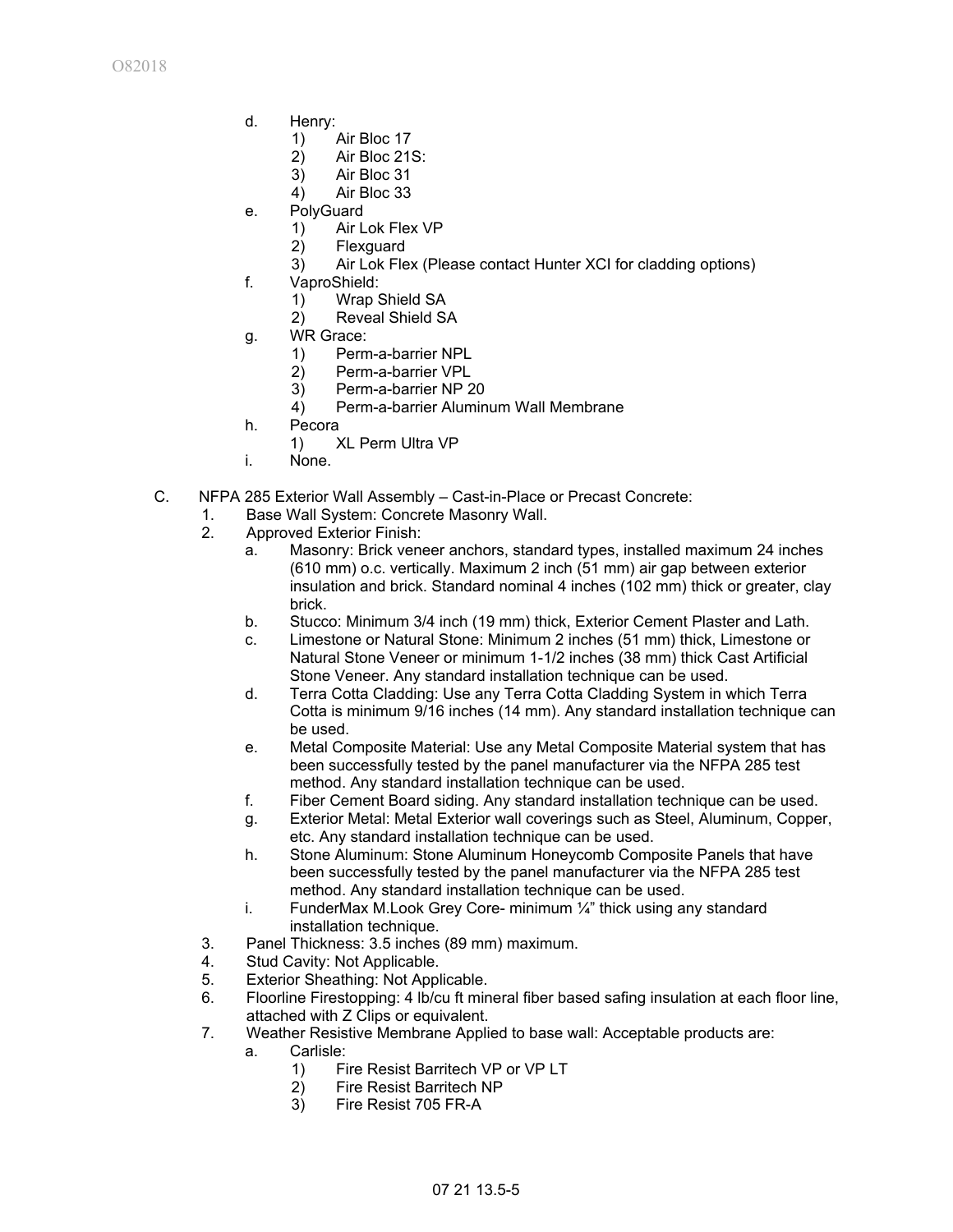- 4) Fire Resist 705 VP
- b. DuPont:
	- 1) Tyvec ComercialWrap or Commercial Wrap D
- c. GE:
	- 1) Momentive SEC 2500 SilShield
- d. Henry:
	- 1) Air Bloc 17
	- 2) Air Bloc 21S
	- 3) Air Bloc 31
	- 4) Air Bloc 33
- e. PolyGuard:
	- 1) Air Lok Flex VP<br>2) Flexquard
	- **Flexguard**
	- 3) Air Lok Flex (Please contact Hunter XCI for cladding options)
- f. Prosoco:
	- 1) R Guard Spray Wrap
	- 2) R Guard MVP
	- 3) R Guard CAT-5
	- 4) R Guard VB
- g. StoCorp:
	- 1) EmeraldCoat
	- 2) GoldCoat
	- 3) StoGuard Vapor Shield
- h. VaproShield:
	- 1) Wrap Shield SA
	- 2) Reveal Shield SA
- i. WR Grace:
	- 1) Perm-a-barrier VPS
	- 2) Perm-a-barrier NPL
	- 3) Perm-a-barrier VPL
	- 4) Perm-a-barrier NP 20
	- 5) Perm-a-barrier Aluminum Wall Membrane
- j. 3M:
	- 1) 3015 (with Hold Fast adhesive at a 6 mil thickness)
- k. Pecora
	- 1) XL Perm Ultra VP
- l. None
- 8. Weather Resistive Membrane Applied to Exterior Insulation: Acceptable products are:
	- a. Carlisle:
		- 1) Fire Resist Barritech VP or VP LT
		- 2) Fire Resist Barritech NP
		- 3) Fire Resist 705 FR-A
		- 4) Fire Resist 705 VP
	- b. DuPont:
		- 1) Tyvec ComercialWrap or Commercial Wrap D
	- c. GE:
		- 1) Momentive SEC 2500 SilShield
	- d. Henry:
		- 1) Air Bloc 17
		- 2) Air Bloc 21S:
		- 3) Air Bloc 31
		- 4) Air Bloc 33
	- e. PolyGuard
		- 1) Air Lok Flex VP<br>2) Flexguard
		- **Flexguard**
		- 3) Air Lok Flex (Please contact Hunter XCI for cladding options)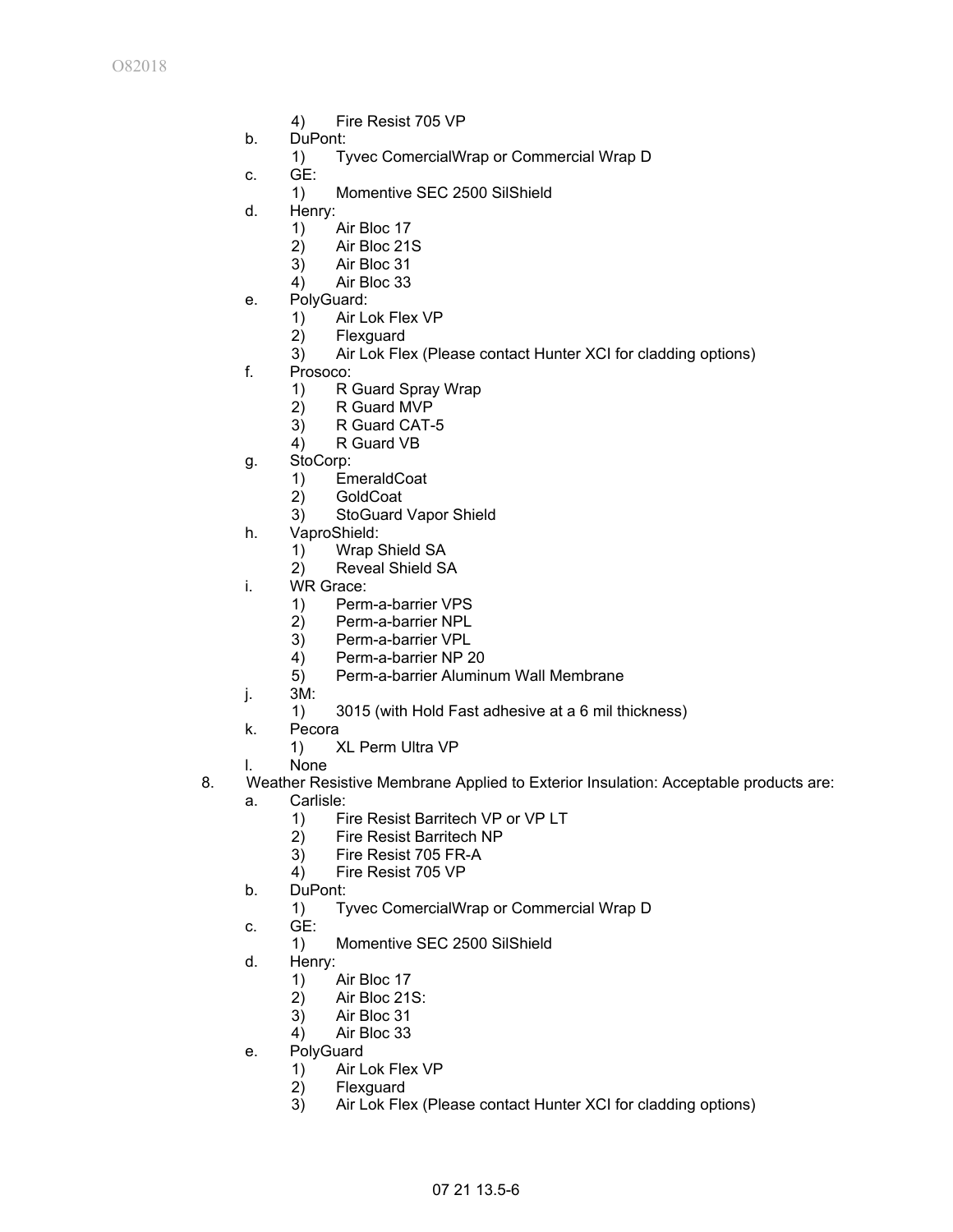- f. VaproShield:
	- 1) Wrap Shield SA
	- 2) Reveal Shield SA
- g. WR Grace:
	- 1) Perm-a-barrier NPL
	- 2) Perm-a-barrier VPL
	- 3) Perm-a-barrier NP 20
	- 4) Perm-a-barrier Aluminum Wall Membran
- h. Pecora
	- 1) XL Perm Ultra VP
- i. None.
- D. NFPA 285 Exterior Wall Assembly Steel Stud:
	- 1. Base Wall System: Steel Stud, 1 layer 5/8 inch (16 mm) thick Type X or 1/2 inch (12.5 mm) thick Type X Gypsum wallboard on interior, installed over steel studs: minimum 3-5/8 inches (92 mm) depth, minimum 22 gauge at a maximum of 24 inches (610 mm) o.c. with lateral bracing every 4 feet (1220 mm) vertically.
	- 2. Approved Exterior Finish:
		- a. Masonry: Brick veneer anchors, standard types, installed maximum 24 inches (610 mm) o.c. vertically on each stud. Maximum 2 inch (51 mm) air gap between exterior insulation and brick. Standard nominal 4 inches (102 mm) thick or greater, clay brick.
		- b. Stucco: Minimum 3⁄4 inch (19 mm) thick, Exterior Cement Plaster and Lath.
		- c. Limestone or Natural Stone: Minimum 2 inch (51 mm) thick, Limestone or Natural Stone Veneer or minimum 1-1/2 inches (38 mm) thick Cast Artificial Stone Veneer. Any standard installation technique can be used.
		- d. Terra Cotta Cladding: Use any Terra Cotta Cladding System in which Terra Cotta is minimum 9/16 inches (14 mm). Any standard installation technique can be used.
		- e. Metal Composite Material: Use any Metal Composite Material system that has been successfully tested by the panel manufacturer via the NFPA 285 test method. Any standard installation technique can be used.
		- f. Fiber Cement Board siding. Any standard installation technique can be used.
		- g. Exterior Metal: Metal Exterior wall coverings such as Steel, Aluminum, Copper, etc. Any standard installation technique can be used.
		- h. Stone Aluminum: Stone Aluminum Honeycomb Composite Panels that have been successfully tested by the panel manufacturer via the NFPA 285 test method. Any standard installation technique can be used.
		- i. FunderMax M.Look Grey Core- minimum ¼" thick using any standard installation technique.
	- 3. Panel Thickness: 3.5 inches (89 mm) maximum.
	- 4. Stud Cavity:
		- a. Any non-combustible insulation.
		- b. Bayer: BaySeal CC X or CC XP.
		- c. BASF: Walltite.
		- d. None.
	- 5. Exterior Sheathing: 1/2 inch (12.5 mm) or 5/8 inch (16 mm) thick exterior type gypsum sheathing or none. Required with SPF insulation.
	- 6. Floorline Firestopping: 4 lb/cu ft mineral fiber based safing insulation in each stud cavity and at each floor line, attached with Z Clips or equivalent.
	- 7. Weather Resistive Membrane Applied to base wall: Acceptable products are:
		- a. Carlisle:
			- 1) Fire Resist Barritech VP or VP LT
			- 2) Fire Resist Barritech NP
			- 3) Fire Resist 705 FR-A
			- 4) Fire Resist 705 VP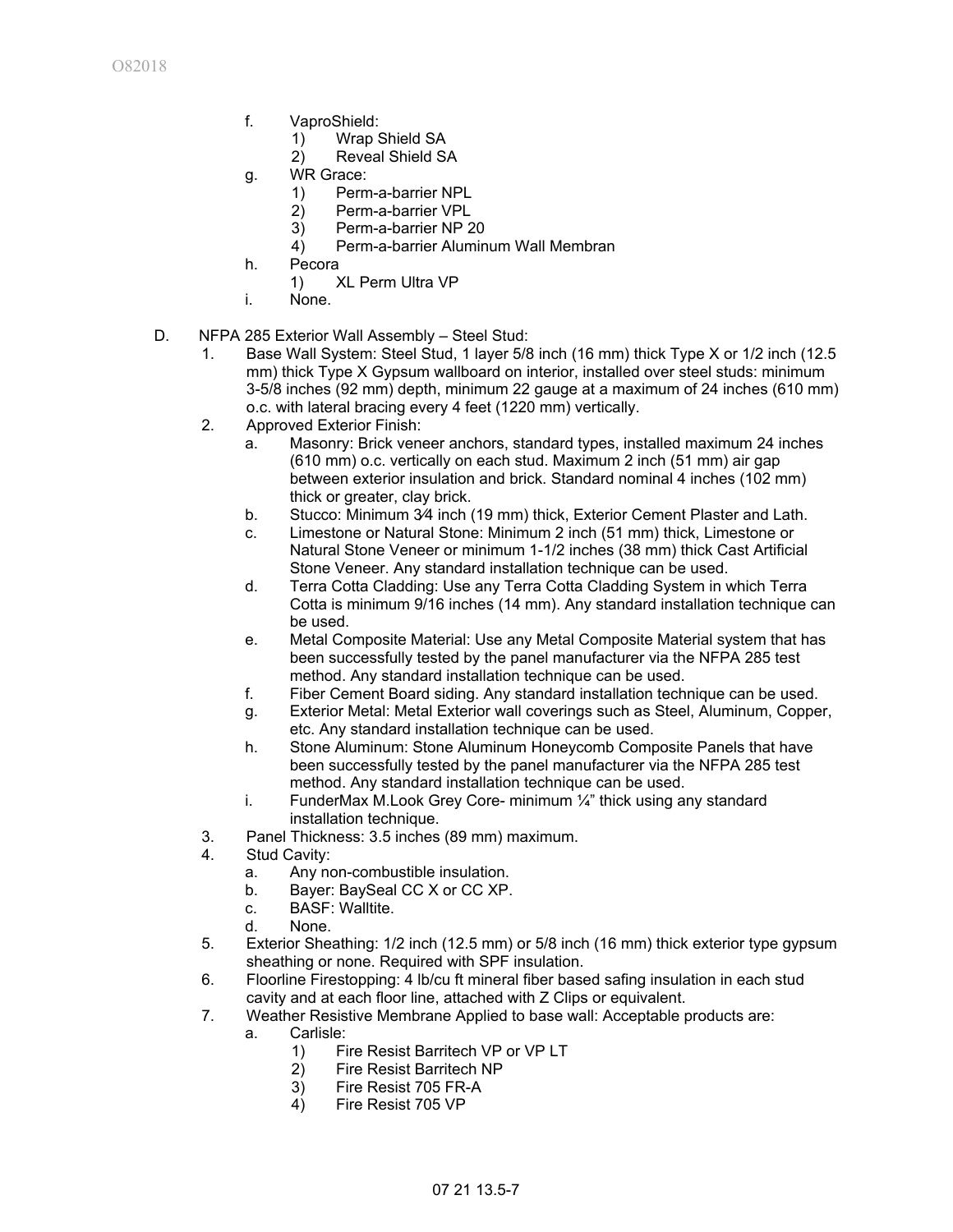- b. DuPont:
	- 1) Tyvec ComercialWrap or Commercial Wrap D
- c. GE:
	- 1) Momentive SEC 2500 SilShield
- d. Henry:
	- 1) Air Bloc 17
	- 2) Air Bloc 21S
	- 3) Air Bloc 31
	- 4) Air Bloc 33
- e. PolyGuard:
	- 1) Air Lok Flex VP
	- 2) Flexguard
	- 3) Air Lok Flex (Please contact Hunter XCI for cladding options)
- f. Prosoco:
	- 1) R Guard Spray Wrap
	- 2) R Guard MVP
	- 3) R Guard CAT-5
	- 4) R Guard VB
- g. StoCorp:
	- 1) EmeraldCoat<br>2) GoldCoat
	- 2) GoldCoat
	- 3) StoGuard Vapor Shield
- h. VaproShield:
	- 1) Wrap Shield SA
	- 2) Reveal Shield SA
- i. WR Grace:
	- 1) Perm-a-barrier VPS
	- 2) Perm-a-barrier NPL
	- 3) Perm-a-barrier VPL
	- 4) Perm-a-barrier NP 20
	- 5) Perm-a-barrier Aluminum Wall Membrane
- j. 3M:
	- 1) 3015 (with Hold Fast adhesive at a 6 mil thickness)
- k. Pecora
	- 1) XL Perm Ultra VP
- l. None
- 8. Weather Resistive Membrane Applied to Exterior Insulation: Acceptable products are:
	- a. Carlisle:
		- 1) Fire Resist Barritech VP or VP LT
		- 2) Fire Resist Barritech NP
		- 3) Fire Resist 705 FR-A
		- 4) Fire Resist 705 VP
	- b. DuPont:
		- 1) Tyvec ComercialWrap or Commercial Wrap D
	- c. GE:
		- 1) Momentive SEC 2500 SilShield
	- d. Henry:
		- 1) Air Bloc 17
		- 2) Air Bloc 21S:
		- 3) Air Bloc 31
		- 4) Air Bloc 33
	- e. PolyGuard
		- 1) Air Lok Flex VP
		- 2) Flexguard
		- 3) Air Lok Flex (Please contact Hunter XCI for cladding options)
	- f. VaproShield: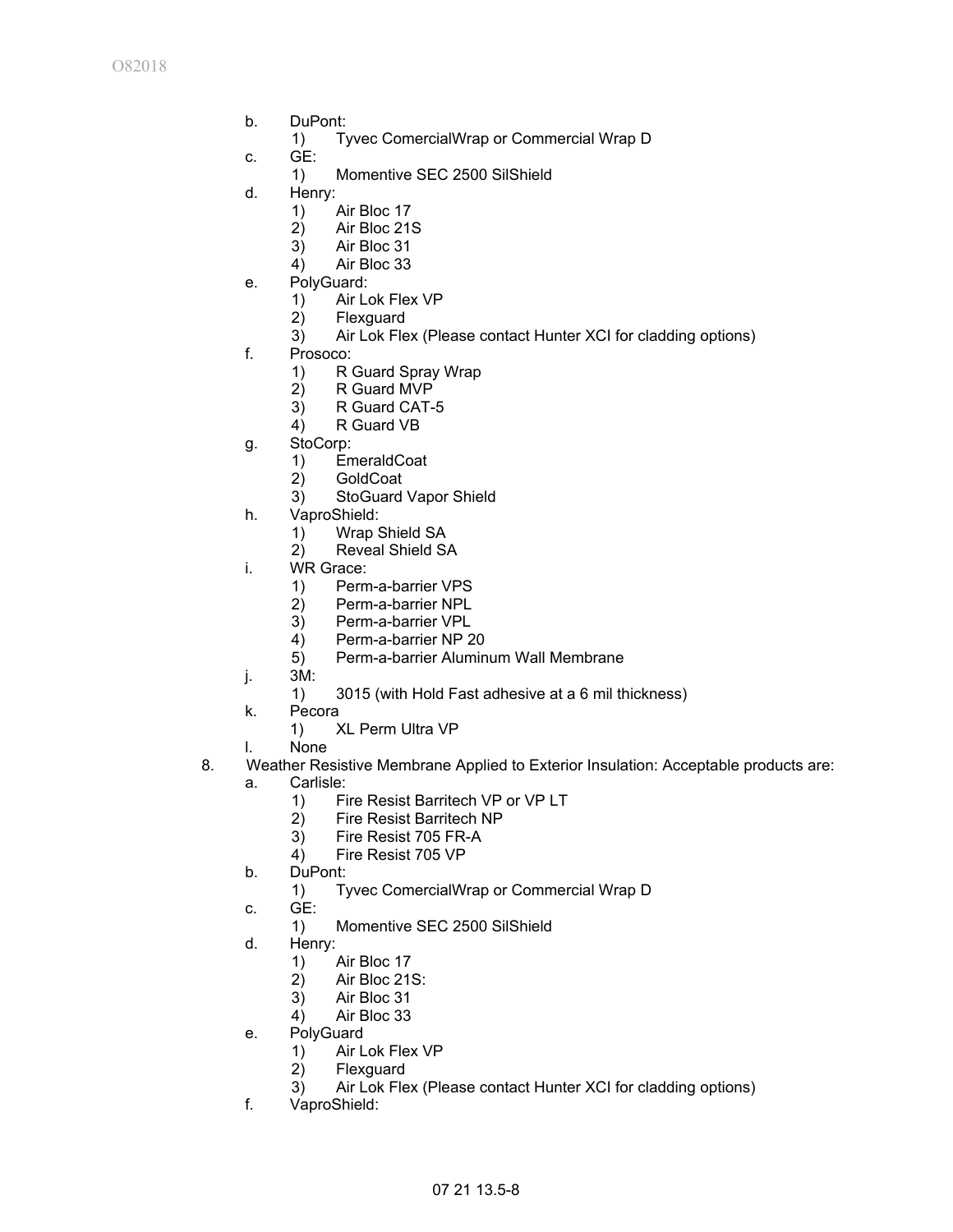- 1) Wrap Shield SA
- 2) Reveal Shield SA
- g. WR Grace:
	- 1) Perm-a-barrier NPL
	- 2) Perm-a-barrier VPL
	- 3) Perm-a-barrier NP 20
	- 4) Perm-a-barrier Aluminum Wall Membrane
- h. Pecora
	- 1) XL Perm Ultra VP
- i. None.

## 1.5 DESIGN REQUIREMENTS

- A. Perform work in accordance with all federal, state and local codes.
- B. Physical properties (Foam Core): XCI 286
	- 1. Flame Spread Index: ASTM E 84, less than 25.
	- 2. Smoke Developed: ASTM E 84, less than 250.<br>3. Compressive Strength: ASTM D 1621: Type I.
	- 3. Compressive Strength: ASTM D 1621; Type I, Grade 3 25 psi (172 kPa).
	- 4. Impact Resistance: ASTM D 1037, 40 Janka Ball Test.
	- 5. Dimensional Stability: ASTM D 2126, 2 percent linear change (7 days).
	- 6. Moisture Vapor Permeance: ASTM E 96, less than 0.04 perm (2.875ng/(Pa•s•m2)).<br>7. Water Absorption: ASTM C 209. less than 0.05 percent by volume.
	- Water Absorption: ASTM C 209, less than 0.05 percent by volume.
	- 8. Service Temperature: Minus 100 degrees to 250 degrees F (Minus 73 degrees C to 122 degrees C).
	- 9. Air Permeance of Building Material: ASTM E 2178, less than 0.001 L(s.m2) at 75 Pa
	- 10. Air Leakage of Air Barrier Assemblies: ASTM E 2357, no leakage
	- 11. Rate of Air Leakage: ASTM E 283, less than 0.04 cfm/ft2
	- 12. Structural Performance by Uniform Static Air Pressure Difference: ASTM E 330, less than 0.04 cfm/ft2
	- 13. Water Penetration by Static Air Pressure Difference: ASTM E 331, pass, no leakage
	- 14. Resistance to Mold: ASTM D 3273 Passed (10).
- C. Continuous insulation XCI Class A Foil wall panels shall meet the continuous insulation standards of ASHRAE 90.1-2010, ICB Chapter 26 and IECC 2012.

#### 1.6 SUBMITTALS

- A. Submit under provisions of Section 01 33 00.
- B. Product Data: Manufacturer's data sheets on wall panels and fasteners to be used, including:
	- 1. Preparation instructions and recommendations.
	- 2. Storage and handling requirements and recommendations.
	- 3. Installation methods.
- C. LEED Submittals: Provide documentation of how the requirements of Credit will be met:
	- 1. List of proposed materials with recycled content. Indicate post-consumer recycled content and pre-consumer recycled content for each product having recycled content.
	- 2. Environmental Product Declaration which conforms to ISO 14025.
- D. Manufacturer's Certificate: Certify panels will conform to specified performance requirements.
- 1.7 QUALITY ASSURANCE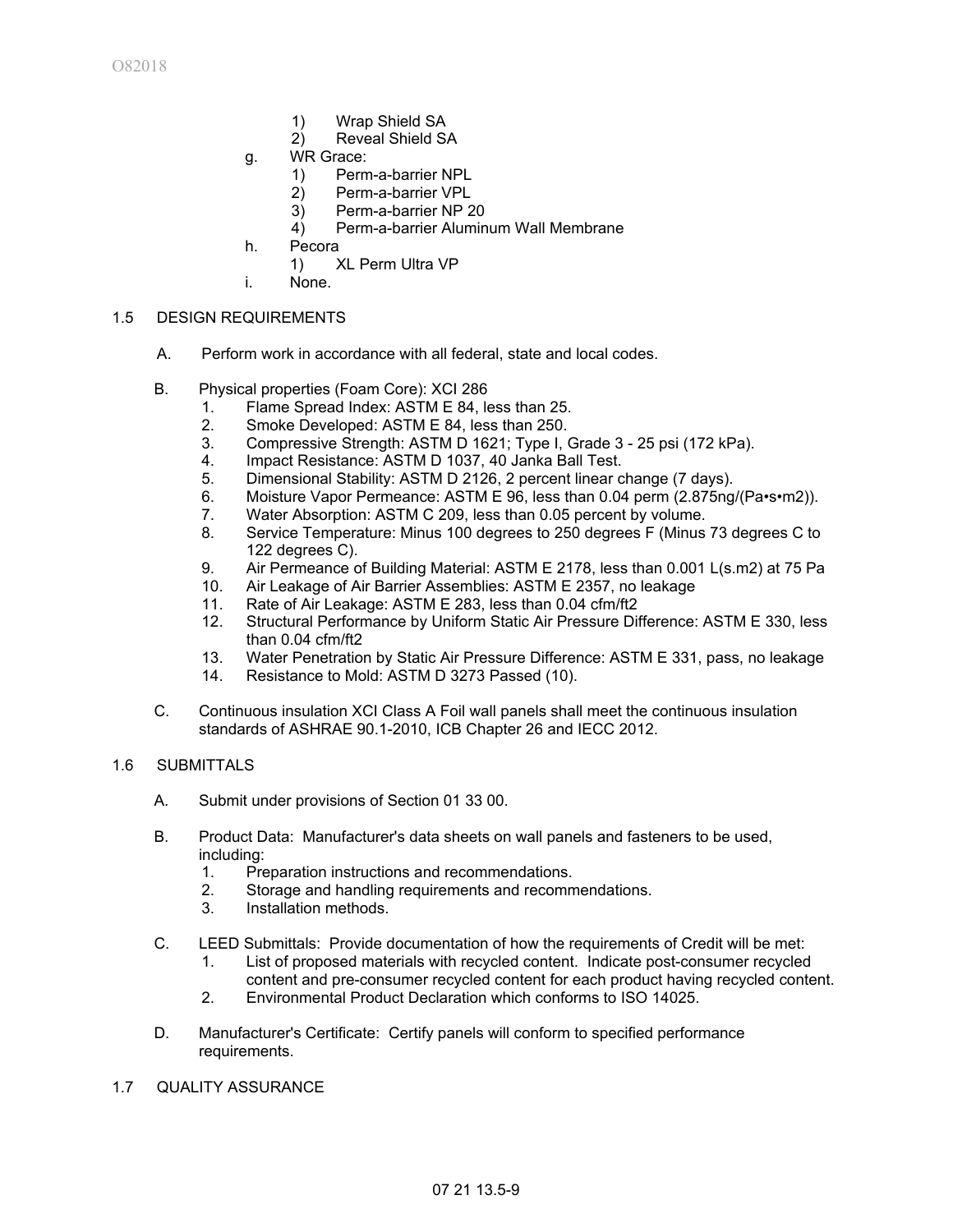- A. Manufacturer Qualifications: Manufacturer shall be a company that regularly manufactures and assembles specified insulation in house with no outside fabrication operations.
- B. Pre-Installation Meeting: Convene minimum one week prior to commencing Work of this section. Review installation procedures and coordination required with Related Work and include the following:
	- 1. Participants: Authorized representatives of the Contractor, Architect, Installer, and Manufacturer.
	- 2. Review wall assemblies for potential interference and conflicts and coordinate layout and support provisions for interfacing work.
	- 3. Review continuous insulation wall panels installation methods and procedures related to application, including manufacturer's installation guidelines.
	- 4. Review firestopping requirements and weather resistive membrane requirements and placement locations.
	- 5. Review field quality control procedures.

#### 1.8 DELIVERY, STORAGE, AND HANDLING

A. Good construction practice dictates that all insulations should be protected from moisture and direct sunlight during job-site storage. Pallets of Hunter Panels Xci CG are double packaged in a UV resistant polyethylene bag. This moisture resistant package is designed for protection from the elements during flatbed shipment from our factories to the jobsite. Outdoor storage for extended periods of time requires waterproof tarpaulins and elevated storage above ground level a minimum of 2". Additionally, we recommend slitting the bundle packaging vertically down the center of the two short sides to prevent moisture accumulation within the package.

### 1.9 SEQUENCING

- A. Coordinate with the installation of vapor retarders and air seal materials specified is Section 07 26 00 and Section 07 27 00.
- B. Ensure that products of this section are supplied to affected trades in time to prevent interruption of construction progress.

#### 1.10 PROJECT CONDITIONS

A. Maintain environmental conditions (temperature, humidity, and ventilation) within limits recommended by manufacturer for optimum results. Do not install products under environmental conditions outside manufacturer's absolute limits.

#### PART 2 PRODUCTS

#### 2.1 MANUFACTURERS

- A. Acceptable Manufacturer: Insulating panels shall be XCI products produced by Hunter Panels, 15 Franklin Street, Portland, Maine 04101. Phone: (207) 761-5678 or (888) 746- 1114. Fax: (717) 960-1611. E-mail: www.hunterxci.com.
- B. Substitutions: Not permitted.
- C. Requests for substitutions will be considered in accordance with provisions of Section 01600.
- 2.2 BOARD INSULATION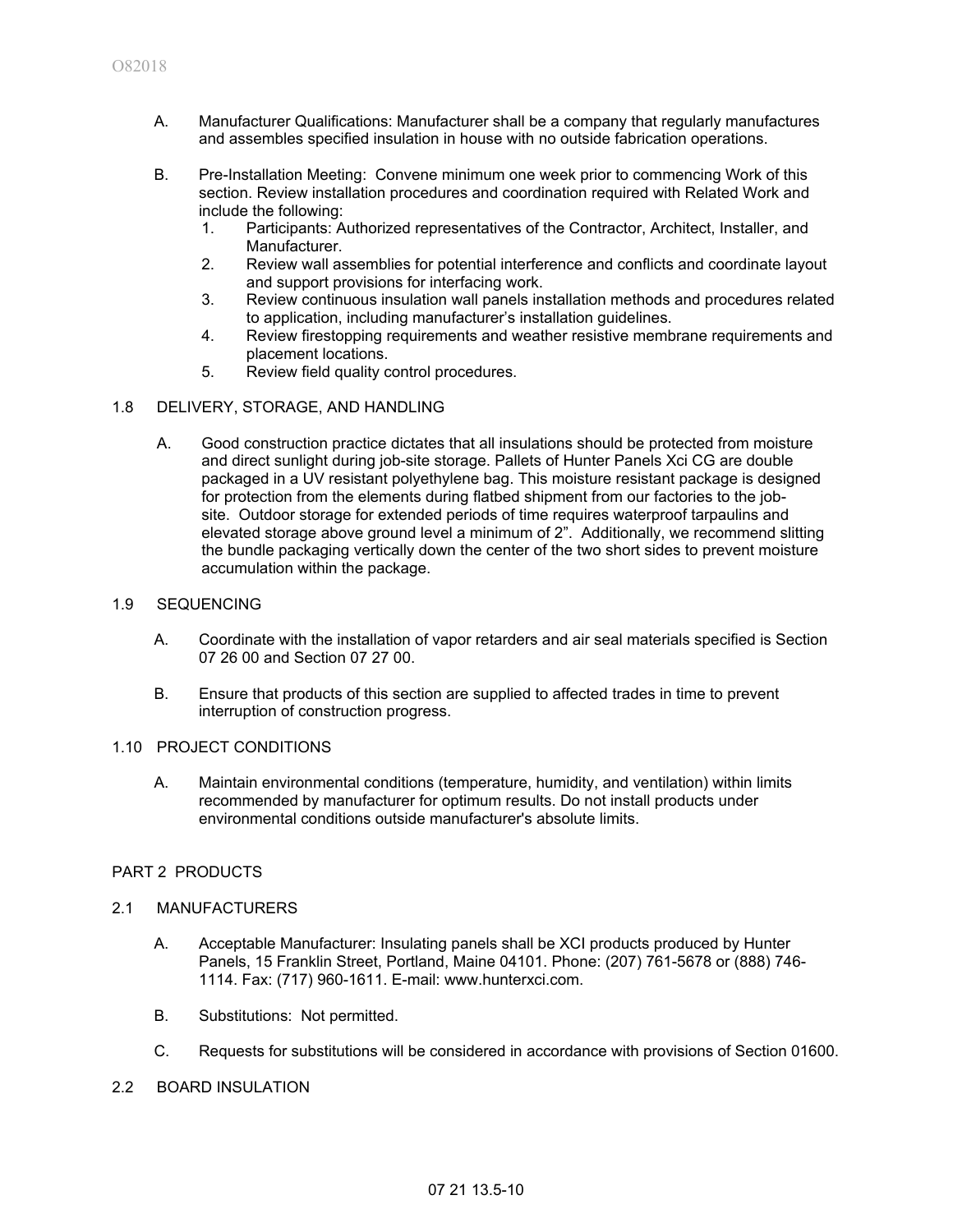- A. Board Insulation with Foil Facers: Hunter Panels XCI 286 complies with ASTM C 1289 and ASTM E 84 Class A. Panels are a high thermal resistive rigid insulation panel composed of a closed cell polyisocyanurate foam core bonded on both sides with reinforced foil facers, one side reflective, one side white.
	- 1. Type: ASTM C 1289, Type I, Grade 3 (25 psi).:
	- 2. Panel Size:
		- a. 4 feet by 8 feet (1220 mm by 2440 mm).
	- 3. Thickness / R Value: ASTM C 518 at 75 degrees F (23.9 degrees C).
		- a. 1.0 inches (25 mm) / R Value 6.3
		- b. 1.5 inches (38 mm) / R Value 9.5
		- c. 1.6 inches (41 mm) / R Value 10.1
		- d. 2.0 inches (51 mm) / R Value 13.0
		- e. 2.5 inches (64 mm) / R Value 16.0
		- f. 3.0 inches (76 mm) / R Value 19.0
		- g. 3.5 inches (89 mm) / R Value 22.0
		- h. Provide to the thickness indicated on the Drawings.

#### 2.3 PANEL FASTERERS AND JOINTS

- A. Exposed Interior Joint Sealant and Fastener Options
	- 1. XCI 286 Tape: Foil insulation flashing tape with a white enameled finish and butyl pressure sensitive adhesive.
		- a. Backing: 1.5 mil Fiber Reinforced Aluminum Foil.
		- b. Width: 3 inches
		- c. Thickness: 20 mils
	- 2. Caulking: As recommended by the panel manufacturer.
	- 3. Construction Adhesives: As recommended by the panel manufacturer.
	- 4. None
	- 5. Approved Fastening Methods:
		- a. Screw type with washers: Rodenhouse or WindLock
		- b. Powder or gas actuated fasteners with washers
		- c. Impalement type: Stick pins
		- d. Adhesive; any general construction grade adhesive, not recommended for ceiling application
		- e. Plastic Rail systems: Victory Bear
- B. Exterior Wall Assembly Joint Sealant and Fastener Options
	- 1. Foil Grip 1402: Foil insulation flashing tape with a butyl pressure sensitive adhesive.
		- a. Backing: 2 mils Aluminum foil.
		- b. Width: 2 to 6 inches.
		- c. Thickness: 17 mils.
	- 2. Aluma Grip 701: Foil insulation flashing tape with a butyl pressure sensitive adhesive. Backing: 2 mils Aluminum foil.
		- a. Width: 2 to 6 inches.
		- b. Thickness: 30 mils.
	- 3. XCI 286 Tape: Foil insulation flashing tape with a white enameled finish and butyl pressure sensitive adhesive.
		- a. Backing: 1.5 mil Fiber Reinforced Aluminum Foil.
		- b. Width: 3 inches
		- c. Thickness: 20 mils
	- 4. Caulking: As recommended by the panel manufacturer.
	- 5. Construction Adhesives: As recommended by the panel manufacturer.
	- 6. None
	- 7. Approved Fastening Methods:
		- a. Screw type with washers: Rodenhouse or WindLock
		- b. Powder or gas actuated fasteners with washers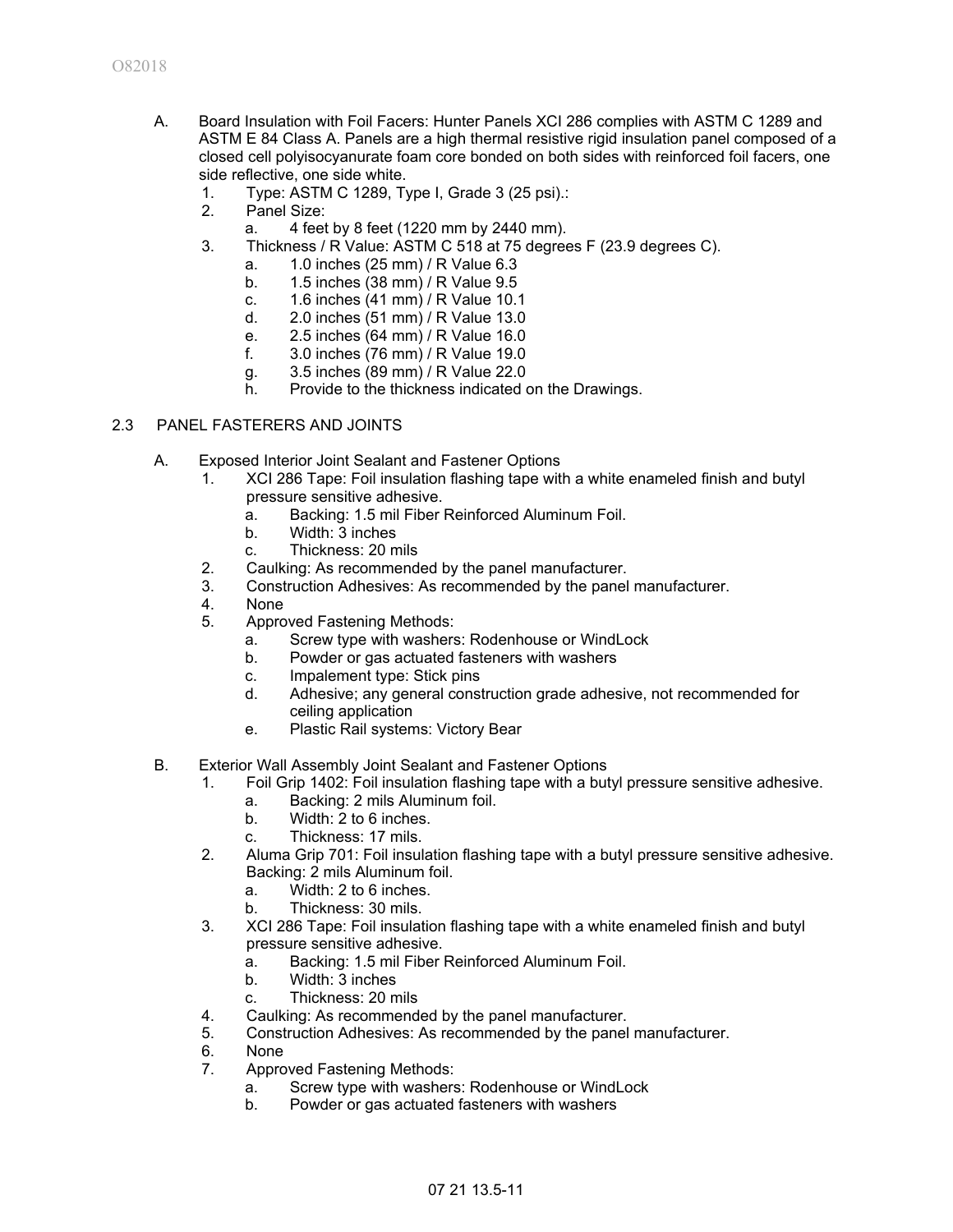- c. Impalement type: Stick pins
- d. Adhesive; any general construction grade adhesive

### PART 3 EXECUTION

#### 3.1 EXAMINATION

- A. Do not begin installation until exterior walls have been properly prepared.
- B. Verify that all exterior wall assembly construction has been completed to the point where the insulation may correctly be installed.
- C. Verify that mechanical and electrical services in walls have been installed and tested and, if appropriate, verify that adjacent materials and finishes are dry and ready to receive insulation.
- D. If wall assembly preparation is the responsibility of another installer, notify Architect of unsatisfactory preparation before proceeding.

#### 3.2 PREPARATION

- A. Clean surfaces thoroughly prior to installation.
- B. Prepare surfaces using the methods recommended by the manufacturer for achieving the best result for the substrate under the project conditions.

### 3.3 INSTALLATION

- A. Install in accordance with manufacturer's instructions.
- B. Install with white side exposed.
- C. Install with reflective side exposed.
- D. Install without gaps or voids. Do not compress insulation.
- E. Trim insulation neatly to fit spaces. Insulate miscellaneous gaps and voids.
- F. Fit insulation tight in spaces and tight to exterior side of mechanical and electrical services within plane of insulation.
- G. Fasten insulation as recommended by the Hunter Panel Installation Guide.
- H. Exposed insulation must be protected from open flame and kept dry at all times.
- I. Install vapor retarders over insulation panels as specified in Section 07260.
- J. Install air barriers over insulation panels as specified in Section 07270.
- K. Exterior wall insulation is not intended to be left exposed for extended periods of time in excess of 45-60 days without adequate protection. If extended exposure is anticipated all exposed foam surfaces including corners, window and door openings, should be taped with a compatible waterproof tape.